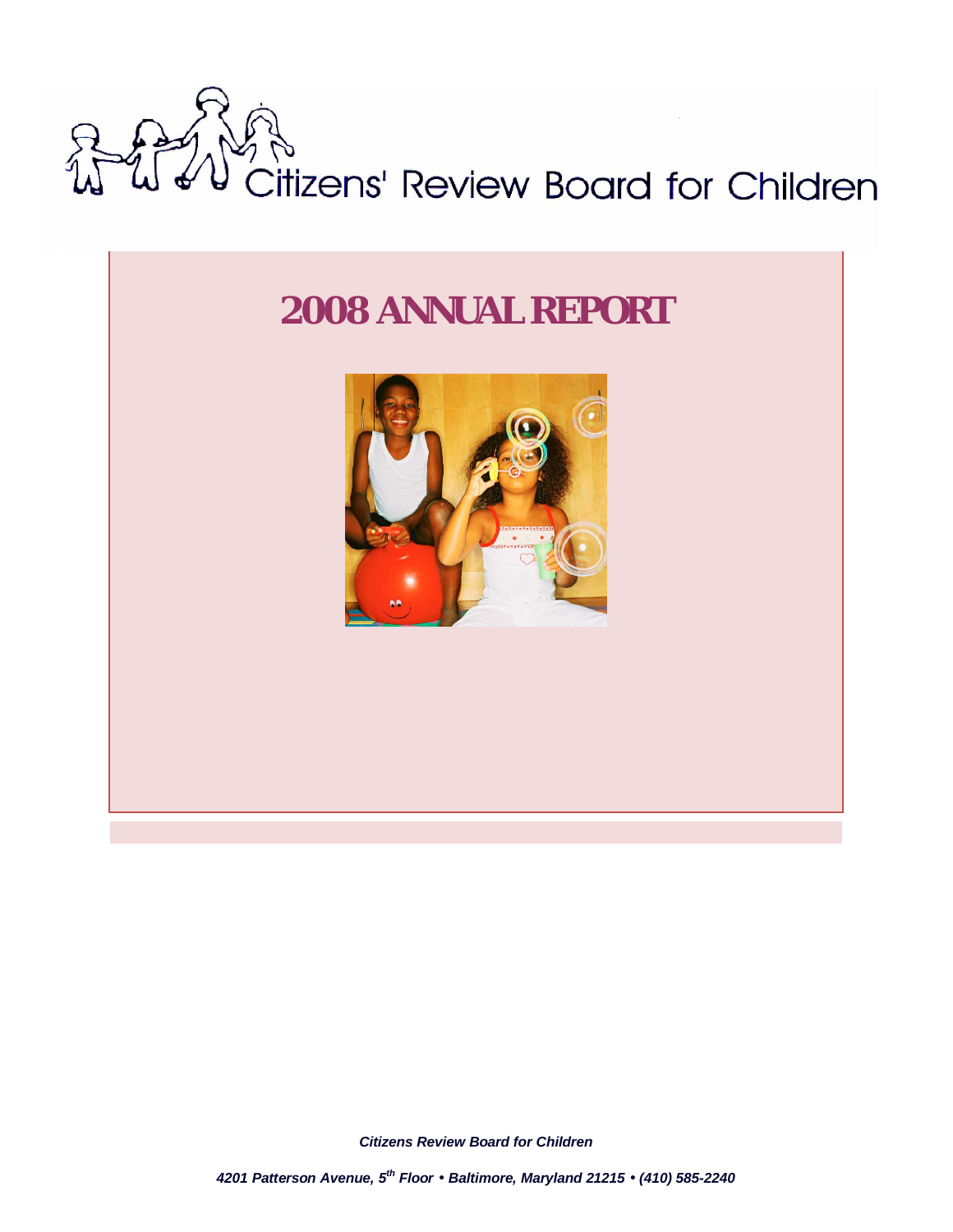| Table of Contents |
|-------------------|
|                   |
|                   |
|                   |
|                   |
|                   |
|                   |
|                   |
|                   |
|                   |
|                   |
|                   |
|                   |
|                   |
|                   |
|                   |
|                   |
|                   |
|                   |
|                   |
|                   |
|                   |
|                   |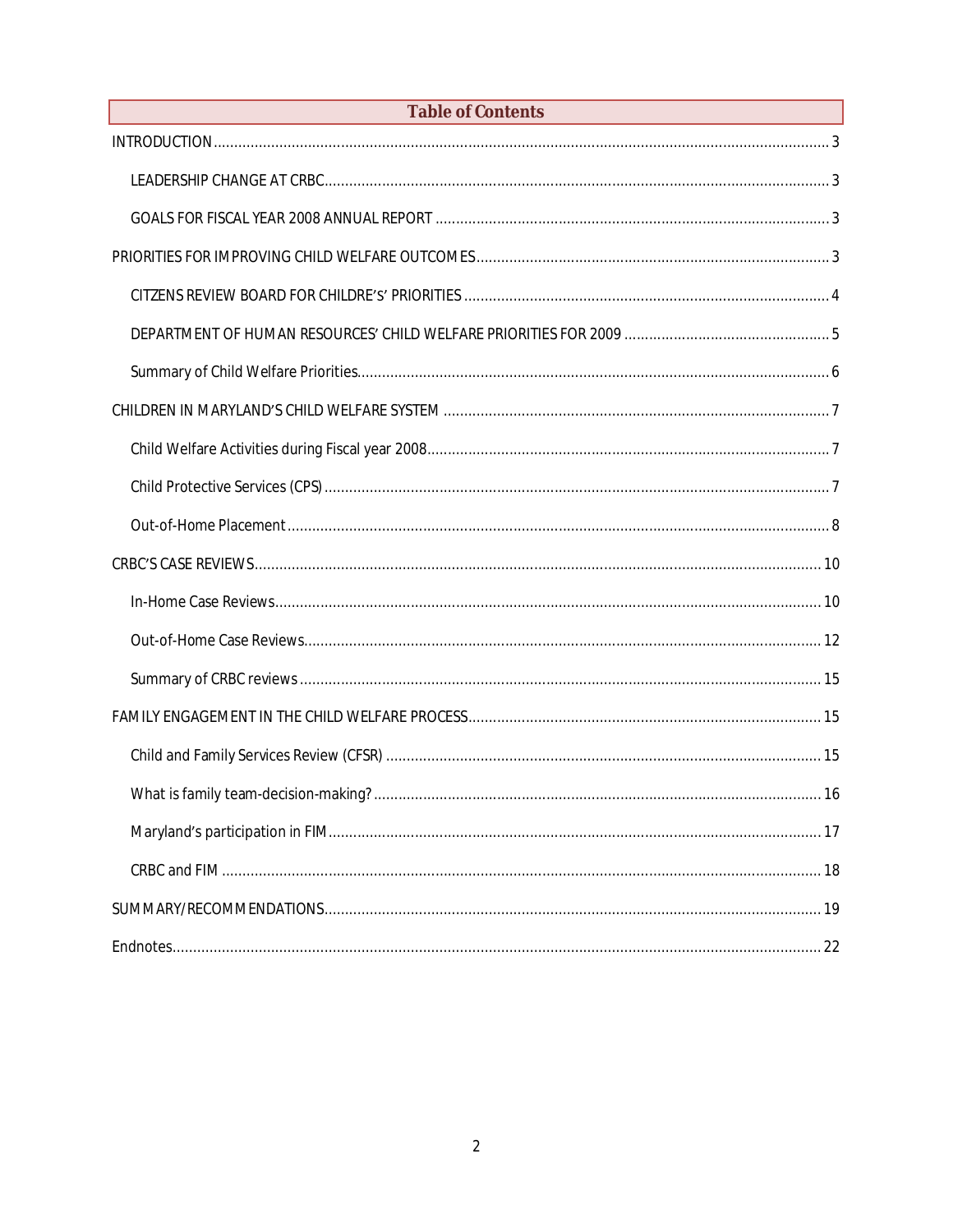### **INTRODUCTION**

# **LEADERSHIP CHANGE AT CRBC**

Charlie Cooper retired as Administrator for the Citizens Review Board for Children (CRBC). He had been with CRBC since its inception in 1980, and served as the Administrator since 1990. Ms. Sabrena McAllister, a 12-year veteran of child welfare advocacy, replaced Mr. Cooper.



Sabrena McAllister. Administrator for CRBC

### **GOALS FOR FISCAL YEAR 2008 ANNUAL REPORT**

As required by § 5-539(b) (5) and 1c, CRBC's 2008 annual report provides a summary of activities, priorities, progress, and challenges for Maryland' child welfare system. The report has four goals:

- 1. To present priorities for Maryland's child welfare system as published by CRBC and the Department of Human Resources (DHR);
- 2. To summarize CRBC's reviews for fiscal year 2008, based on findings and recommendations from case reviews completed by volunteer reviewers for out-ofhome placement cases and volunteer reviewers and child welfare advocates for cases under child protective services;
- 3. To review the use and potential impact of Family Team Decision-Making (FIM) on child welfare case flow including entry, average length of stay, and exit rates; and
- 4. To present recommendations for enhancing and reporting child welfare outcomes.

 **PRIORITIES FOR IMPROVING CHILD WELFARE OUTCOMES**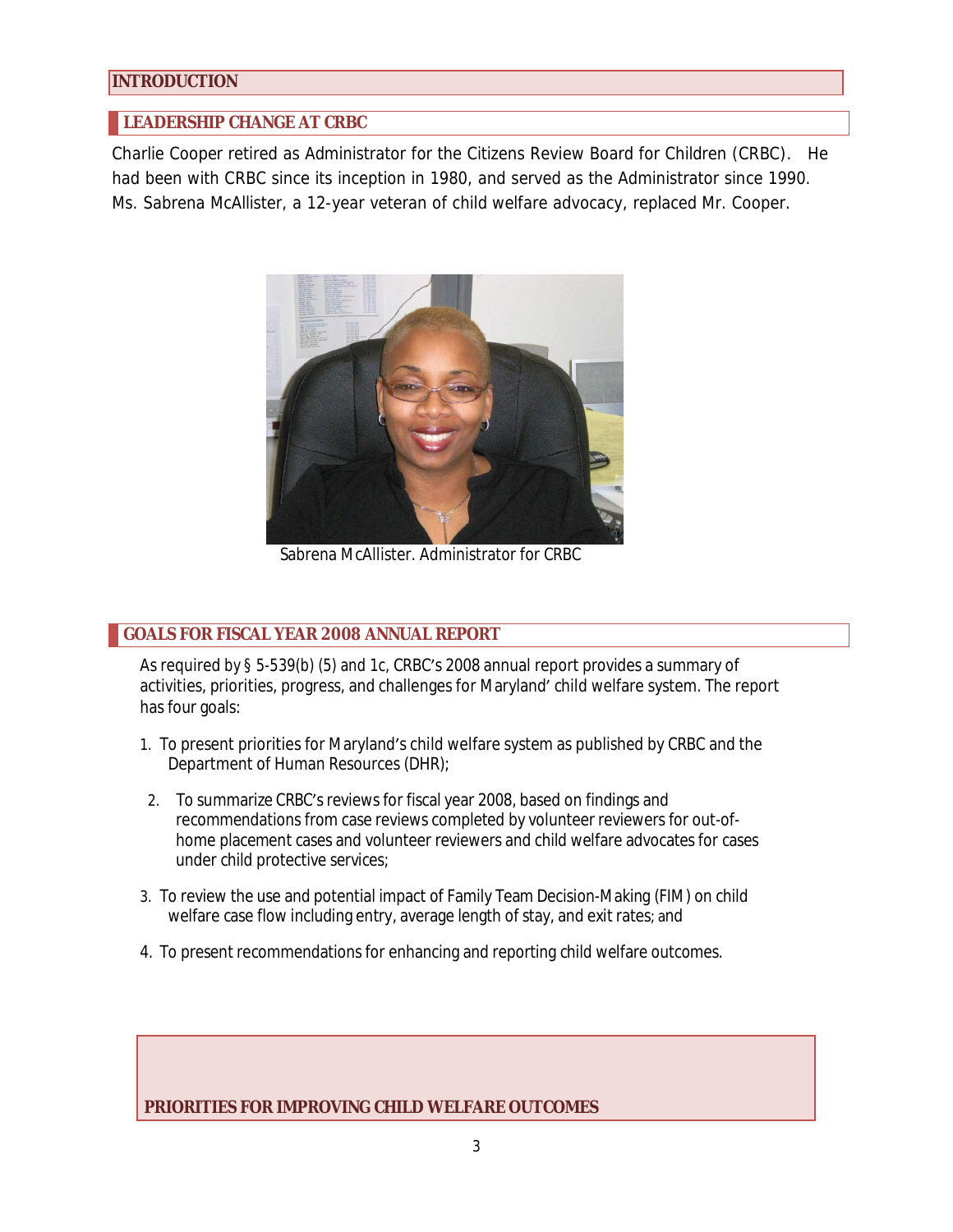# **CITZENS REVIEW BOARD FOR CHILDRE'S' PRIORITIES**

The Citizens͛ Legislative Action Committee (CLAC, is comprised of CRBC volunteers. Each year CLAC develops legislative priorities based on an analysis of child welfare and case review data. CLAC continued its FY2007 priorities for FY 2008.

### **Increase a broad range of Services**

Maryland's child welfare budget is disproportionately spent on keeping about 3500 children in high-cost placements while many thousands of children and families do not have access to highquality family services. Secretary Donald with the Department of Human Resources (DHR) seeks to change this dynamic with DHR's "Place Matters" initiative.<sup>1</sup> We support reinvesting savings from reducing the use of inappropriate placements to fund the following:

- Family team decision-making and other family engagement techniques for involving parents and other family members in planning for safety and permanency;
- Intensive family preservation services, which can be cost-effective while protecting children from further abuse or neglect;
- Strengthening family support services in order to prevent child abuse and neglect;
- Increasing funding for an integration of mental health and substance abuse treatment services with child welfare programs;
- Finding ways to identify, locate, notify, and support tens of thousands of grandparents and other relatives who are caring for children so that these children do not require State care; and
- Support for kinship care providers at the same level as foster parents.

# **Rebuild Traditional Family Foster Care.**

Tens of millions of dollars are spent on group placements for children who need family placements. As part of Place Matters, Secretary Donald has developed the "1,000 by 10" initiative with the goal of increasing the number of foster families by 1,000 by 2010. The success of this recruitment/retention campaign is absolutely mission-critical for DHR. The 2009 budget contains funds for a rate increase of \$100 per month. Rates in Prince George's and Charles counties are even higher in order to compete with rates in the District of Columbia. DHR has developed a statewide Foster Parents' Association and quaranteed full child care subsidy to all foster/kinship caregivers for children age 5 and under. We recommend the following:

- The foster care reimbursement rate should be tied to the USDA estimated cost to raise a child.
- DHR should continue to reform the process of recruiting, orienting, approving, training, and retaining foster parents.

### **Strengthen the Child Welfare Workforce, especially in Baltimore City**.

Some frontline caseworkers and supervisors manifest a need for drastically improved training and accountability.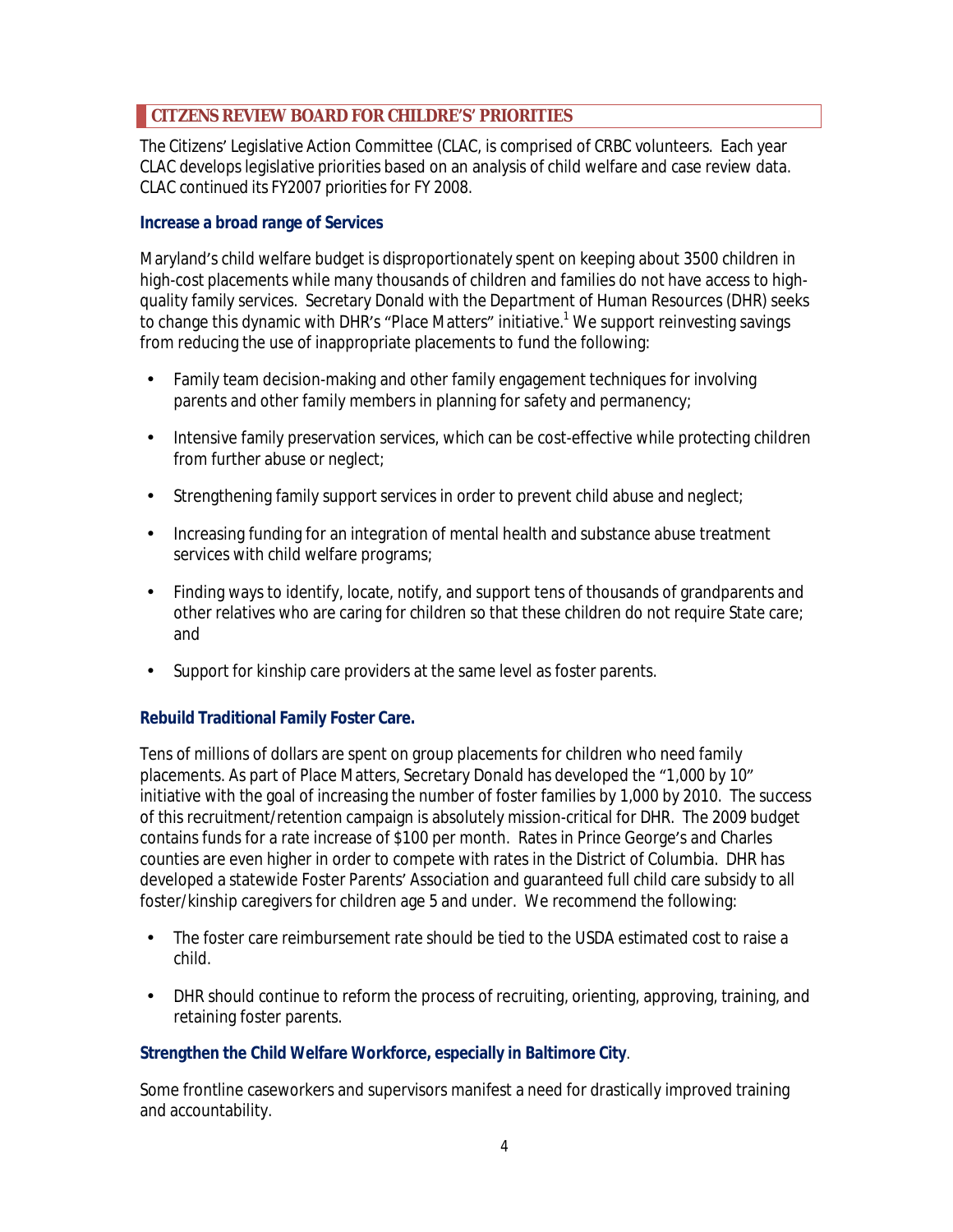- Where performance indicators show a need, existing supervisors should be required to undergo retraining.
- Each newly hired caseworker should be assessed for education and prior experience. Those with an assessed need should receive offsite training at the Child Welfare Training Academy for several hundred hours before being assigned to a work site or receiving a caseload.
- Competency testing should include policy topics as well as casework practice.

**Adopt laws, policies, and practices that protect children from abuse and neglect.**

- The State should undertake a structured, inter-agency initiative on prevention of abuse and neglect.
- Policy-makers, judges, and law enforcement personnel need training on child development and child maltreatment.
- Workforce and accountability reforms should set the stage for more thorough investigations of abuse and neglect.
- Persons with a history of harming children should receive scrutiny and services from child protection agencies before children are abused or neglected.
- Planned child protection reforms (AKA "alternative response") should enhance family services (see above) and not merely reduce investigation costs.
- Persons with authority over children in schools and other types of organizations should be subject to criminal sanction if they have sexual contact with those children.

# **Exhibit I Requirements to Achieve CLAC͛s Child Welfare Priorities**



# **DEPARTMENT OF HUMAN RESOURCES' CHILD WELFARE PRIORITIES FOR 2009**

In 1994, the Annie E. Casey Foundation launched Family-to-Family Initiative. The core values are:

- Recruitment, training, and support resource for families (foster and relatives);
- Building community partners;
- Team decision-making; and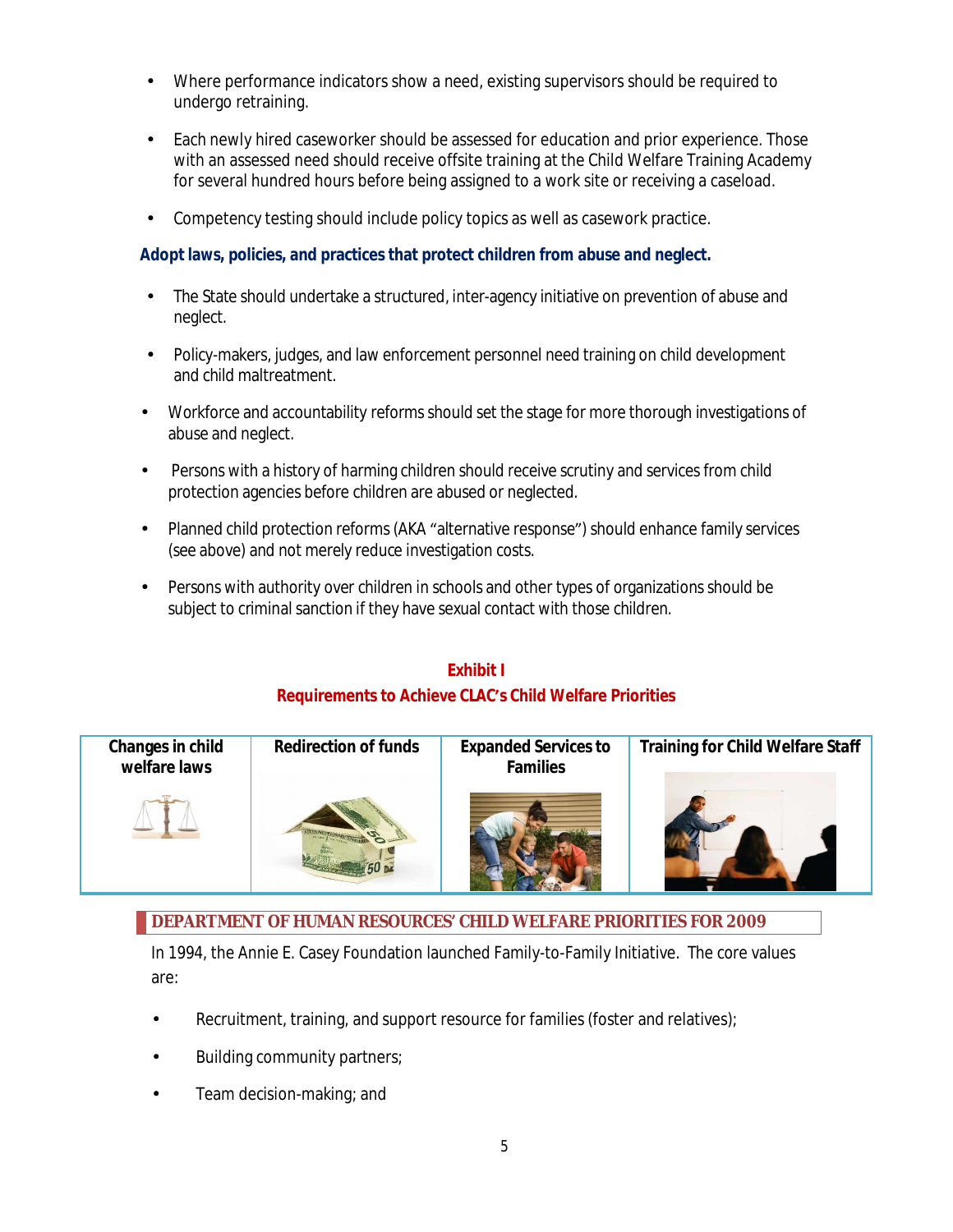Self-evaluation<sup>2</sup>

During fiscal year 08, Secretary Donald initiated "Place Matters" which aligns with the Family-to-Family Initiative and includes outcomes from the CFSR. DHR describes Place Matters in a report to the federal government,

͞This initiative is designed to improve the continuum of services for Maryland͛s children and families. It promotes safety, family strengthening, permanency, and communitybased services for children and families in the child welfare system."<sup>3</sup>

Place Matters focuses on five principles $4$ 

- **Keep children in their community**
- **Place children in families first**
- **Minimize length of stay** in out-of-home care and increase reunification;
- **Reallocate resources** by shifting resources from the back-end (costly out-of-home care) to the front-end (less costly foster care or family preservation services; and
- **Manage with data.** Ensure that managers have relevant data to improve decision-making, oversight, and accountability.

In DHR's "2008 – 2011 Strategic Plan<sup>5</sup>, two of its four priorities and accompanying goals for 2009 relate to permanency, safety, and well-being for children;

- ͞Maryland residents are safe from abuse, neglect, and exploitation.͟ Key goals are:
	- $\circ$  "Increasing the percentage of children without recurrence of maltreatment within six months of a first occurrence, and
	- o Increasing the number of children maintained safely in their homes with supportive services offered up front."
- "Maryland children live in permanent homes" Key goals include:
	- o "Reducing the number of children in out-of-home placement
	- o Reducing the number of children in group homes
	- o Increasing the number of children placed in their home jurisdiction
	- o Increasing the number of children who reunite with their family
	- o Increasing the number of adoptions"

# **Summary of Child Welfare Priorities**

Common themes for 2008/2009 priorities are:

• Improving the delivery of supportive services and implementing those services upfront;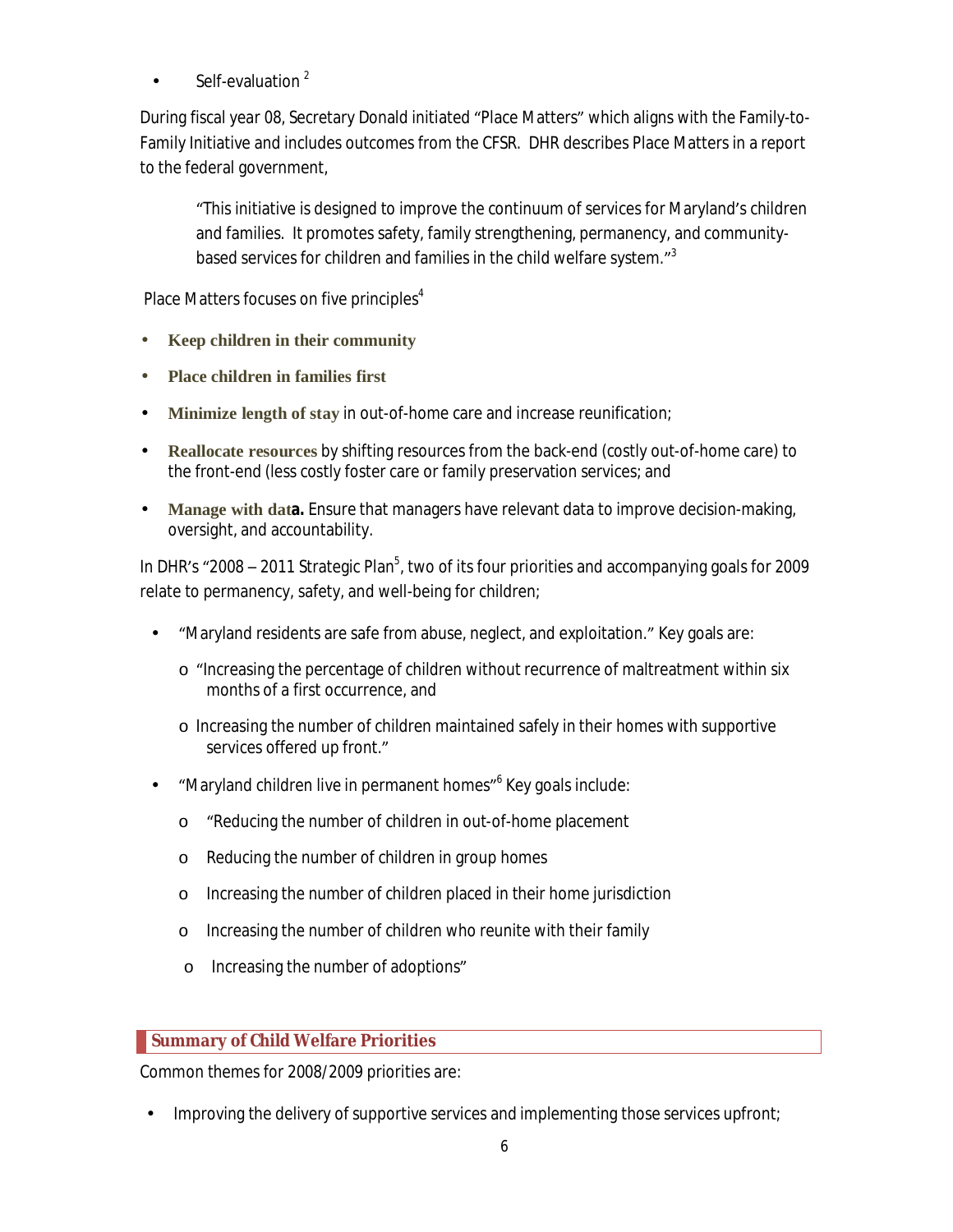- Engaging families in the case management process through strategies such as family meetings where the child and family are part of the decision-making process,
- Keeping children connected to family and community; and
- Increasing permanency through reunification, adoption, and kinship care.

# **CHILDREN IN MARYLAND'S CHILD WELFARE SYSTEM**

# **Child Welfare Activities during Fiscal year 2008**

According to Place Matters, between July 1, 2007 and June 30, 2008:<sup>7</sup>

- There were 1066 entries into out-of-home placement;
- The number of children in out-of-home placement declined by ten percent (10%) from 10,219 to 9,648<sup>8</sup>; and
- The percentage of children in out-of-home placement living in group care declined from 20% to 15%.

# **Child Protective Services (CPS)**

Statewide 26,659 child abuse and neglect allegations were made. Exhibit II shows the frequency of allegations for neglect, physical abuse, and sexual abuse.



Statewide, 27,100 investigations were completed. The number of allegations made and the number of investigations completed is not the same since and allegation could have been made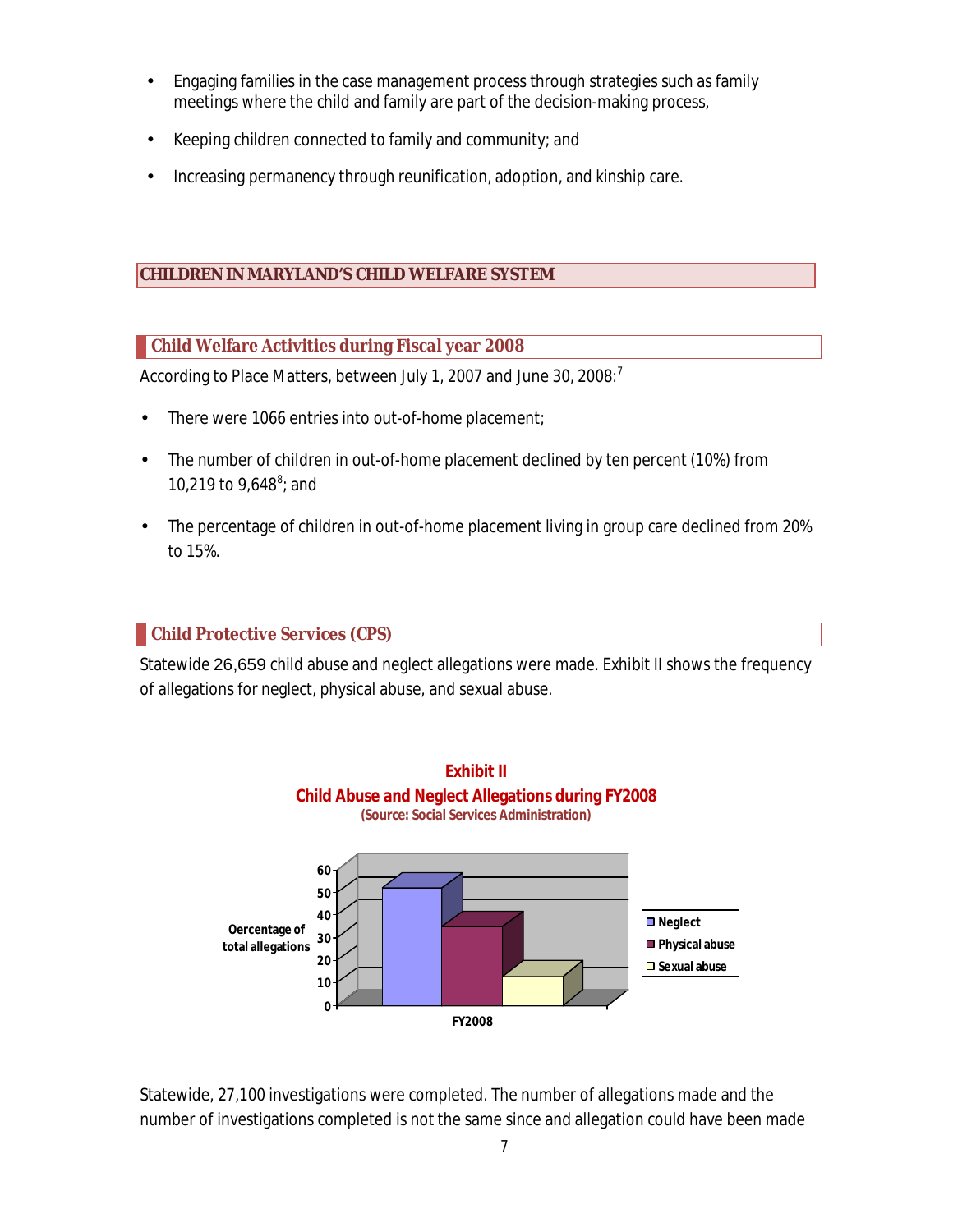in one fiscal year and completed in the next fiscal year. Exhibit III summarizes the results of FY 2008 child protection findings.



**Out-of-Home Placement**

**Length of Stay**

Exhibit IV is a cohort study that measures exit and not necessarily permanent placement. The chart shows the percentage of children remaining in care for up to three years.

> **Exhibit IV Percentage of Children Remaining in OOHP after Specified Intervals**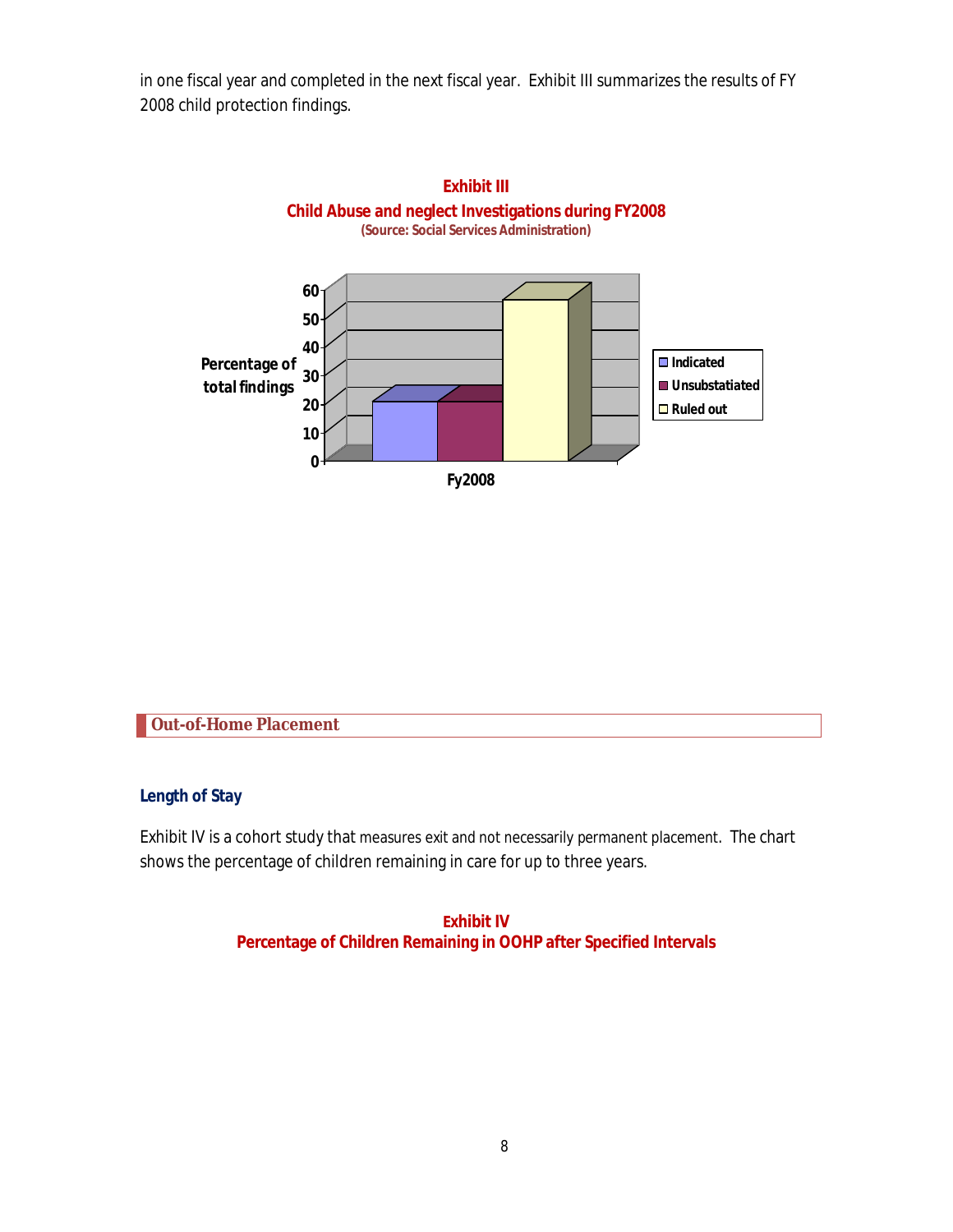

The percentage of children remaining in care is consistent through the first year in care for the three fiscal years. Between 2003 and 2005, there is a steady increase in the percentage of the cohort who remains in care for at least 3 years.

This pattern suggests that as children who have been in care for many years began to age out of the system, the average length of stay will be lengthened. Children exiting with permanency plans of Another Planed Permanency Living Arrangement (APPLA) or kinship care will have the greatest impact on the average length of stay.

APPLA is the least preferred permanency plan. APPLA requires the child to have a permanent connection with a supportive adult while the child remains under the custody of the State. Federal guidelines recommend APPLA plan for children twelve and above. Maryland's youngest child with a plan of APPLA is eight. As of June 2008, Maryland had 926 children with a plan of APPLA.

Relative placement is legally the second most desired plan following reunification.

#### **Exit Data**

Place Matters "Quarterly Averages" report that for children who achieved permanency during ͚fiscal year 08:

- o 517 exited care through reunification;
- o 205 exited care through adoption; and
- o 140 exited to guardianship.

This summary does not include children who exited care without achieving permanency such as children with a plan of APPLA.

͞Place Matters Success Indicators͟, provides exit data on reunification and adoption for FY 07 and FY08, based on federal guidelines.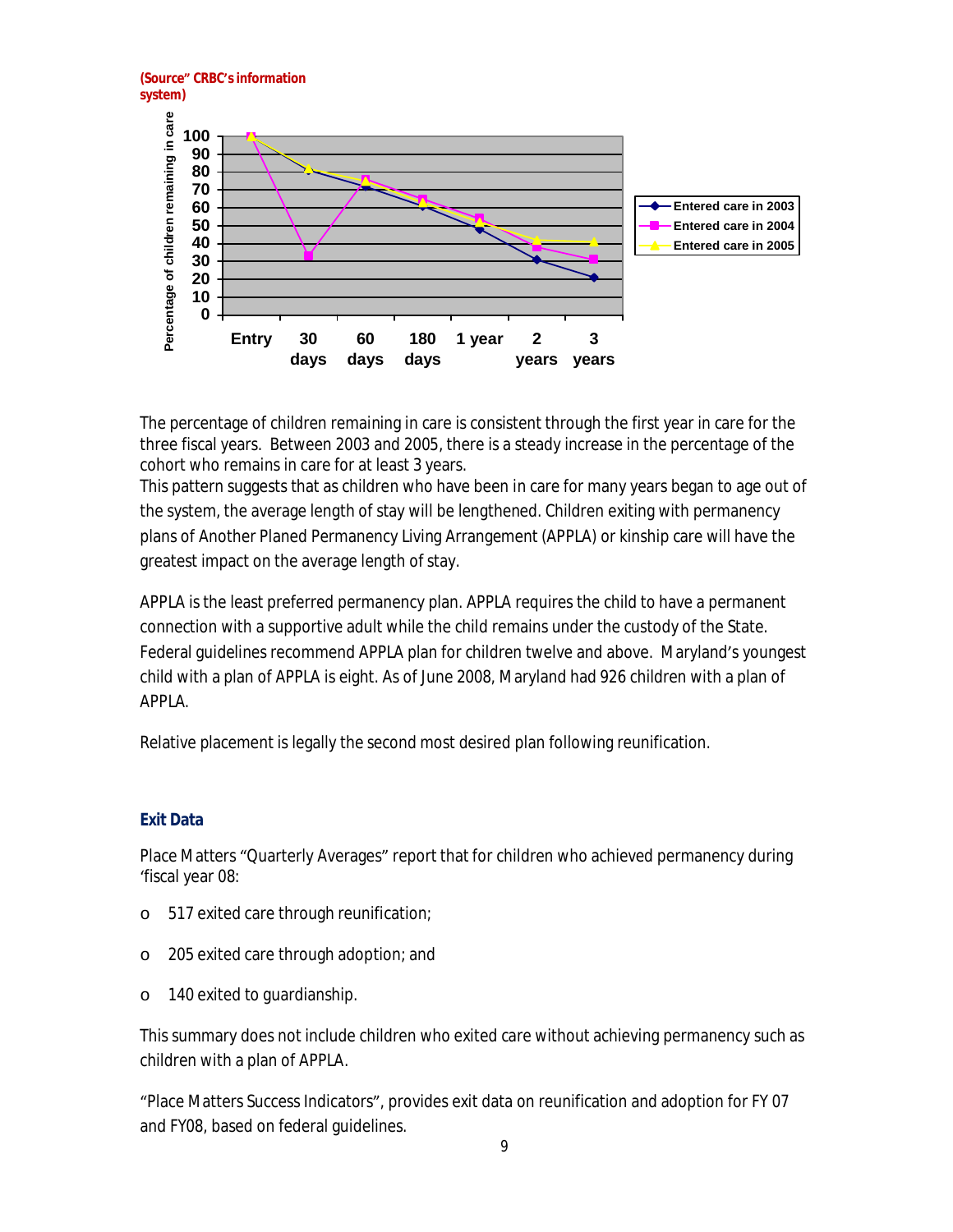# **Exhibit V Maryland and National Exit Data for Adoption and Reunification**

|                                                              | <b>FY07</b> | <b>FY08</b> | <b>Federal Guidelines</b> |
|--------------------------------------------------------------|-------------|-------------|---------------------------|
| Reunification within<br>12 months                            | 48.6%       | 57.1%       | 76.2%                     |
| Adopted or placed in<br>an adoptive home<br>within 24 months | 37.6%       | 23.3%       | 32%                       |

Source: CHESSIE

Between FY07 and FY08, Maryland made continuous progress in reunification efforts but declined in meeting federal guidelines towards adoption, after exceeding requirements.

# **CRBC'S CASE REVIEWS**

# **In-Home Case Reviews**

In 1998, CRBC became a Citizen Review Panel in response to the federal Child Abuse Prevention and Treatment Act (U.S.C. 5101 et. seq., October 1996) and State law (Chapters 355 and 356 of the Acts of 1999) requiring citizen oversight of the child protection system.

CRBC͛s reviews emphasize policies, procedures, and cases pertaining to reports of child abuse and neglect in which a finding of indicated was made. Indicated is a finding that there is credible evidence, which has not been satisfactorily refuted, that neglect, physical abuse, or sexual abuse did occur. A local panel may be established in each jurisdiction, which reports its findings and recommendations to CRBC's State Board and to the local department of social services.

The reviews address five child welfare outcomes that are aligned with the Child and Family Services Family Review. For each review the panels decide if the outcome is substantially achieved, partially achieved, not achieved, or not applicable. During fiscal year 08, ten jurisdictions jointly completed twenty-six reviews. The jurisdictions are: Allegany, Anne Arundel, Garret, Harford, Kent, Queen Anne's, Talbot, Washington, and Worcester counties, and Baltimore City. Exhibit VII summarizes results of these panel reviews.

# **Exhibit VI**

# **Summary of Votes by Panels**

| Outcome Area                      | Measure                                                          | Effectiveness Rating by Panel                  | Frequent Comments by Panels                                      |
|-----------------------------------|------------------------------------------------------------------|------------------------------------------------|------------------------------------------------------------------|
| <b>SAFETY</b><br><b>OUTCOME 1</b> | Children are, first and<br>foremost, protected<br>from abuse and | Of the 17 applicable cases the<br>outcome was: | Investigation was completed within<br>the designated time frame. |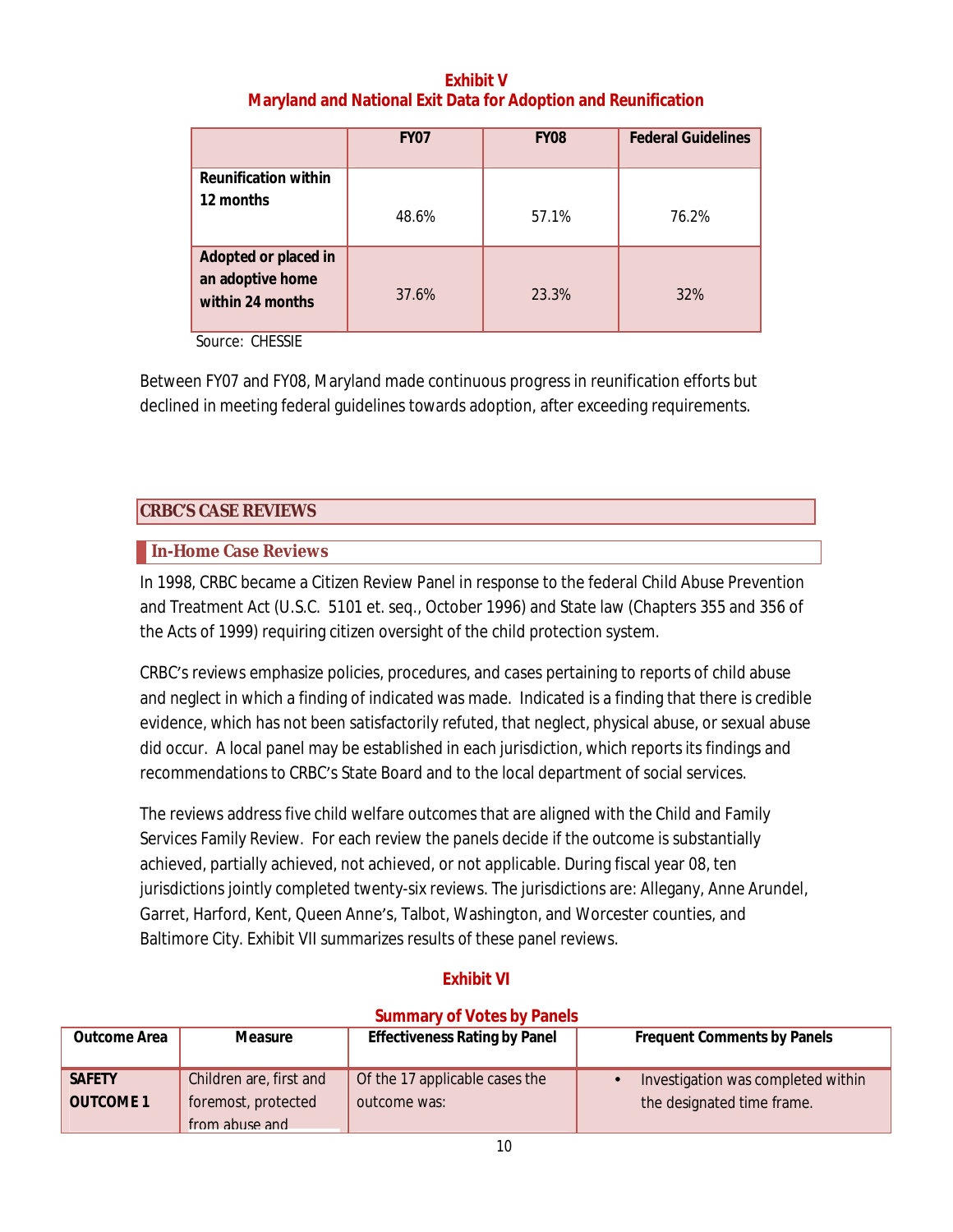| Outcome Area                           | Measure                                                                                     | <b>Effectiveness Rating by Panel</b>                                                                                                                                                             | Frequent Comments by Panels                                                                                                                                                                                                                                                                                                  |
|----------------------------------------|---------------------------------------------------------------------------------------------|--------------------------------------------------------------------------------------------------------------------------------------------------------------------------------------------------|------------------------------------------------------------------------------------------------------------------------------------------------------------------------------------------------------------------------------------------------------------------------------------------------------------------------------|
|                                        | from abuse and<br>neglect.                                                                  | Fully achieved in 76% of<br>$\bullet$<br>cases; and<br>Partially achieved in<br>$\bullet$<br>24% of the cases                                                                                    | No repeat maltreatment reports<br>$\bullet$<br>within the review period.<br>Adequate attempts were made by<br>worker,                                                                                                                                                                                                        |
| <b>SAFETY</b><br><b>OUTCOME 2</b>      | Children are safely<br>maintained in their<br>homes whenever<br>possible and<br>appropriate | Of the 20 applicable cases the<br>outcome was::<br>Fully achieved in 65% of<br>cases;<br>Partially achieved in<br>$\bullet$<br>15% of cases; and<br>Not achieved in 20% of<br>$\bullet$<br>cases | Documentation indicated that the<br>$\bullet$<br>Agency made efforts to provide<br>services to the family.<br>An Initial assessment, monitoring,<br>and updated safety plan was<br>completed.<br>Services were provided to keep the<br>child in household, there were no<br>efforts made in assisting father,                |
| <b>WELL-BEING</b><br><b>OUTCOME 1:</b> | Families have enhanced<br>capacity to provide for<br>their children's needs.                | Of the 20 applicable cases the<br>outcome was:<br>Fully achieved in 45% of<br>$\bullet$<br>cases;<br>Partially achieved in<br>$\bullet$<br>25% of cases; and<br>Not achieved in 30% of<br>cases  | Youth needs were addressed<br>Case worker visits were completed on<br>a monthly basis with all family<br>members<br>Lack of documentation of basic<br>services,<br>An initial assessment was not<br>completed nor was case planning<br>completed for specific identified<br>needs for mother or father                       |
| <b>WELL-BEING</b><br><b>OUTCOME 2</b>  | Children receive<br>appropriate services to<br>meet their educational<br>needs              | Of the 13 applicable cases the<br>outcome was::<br>Fully achieved in 62% of<br>cases;<br>Partially achieved in<br>$\bullet$<br>15% of cases; and<br>Not achieved in 23% of<br>$\bullet$<br>cases | Youth receives special education,<br>$\bullet$<br>there was a current IEP that<br>addressed those needs<br>An alternative school setting is being<br>$\bullet$<br>sought to provide a more intense<br>academic setting for youth<br>No indication that the child became<br>known to the agency due to<br>educational issues. |
| <b>WELL-BEING</b><br><b>OUTCOME 3</b>  | Children receive<br>adequate services to<br>meet their physical and<br>mental health needs. | Of the 16 applicable cases the<br>outcome was::<br>Fully achieved in 63% of<br>$\bullet$                                                                                                         | No indication that the child had any<br>$\bullet$<br>physical, dental or mental health<br>needs that needed to be addressed                                                                                                                                                                                                  |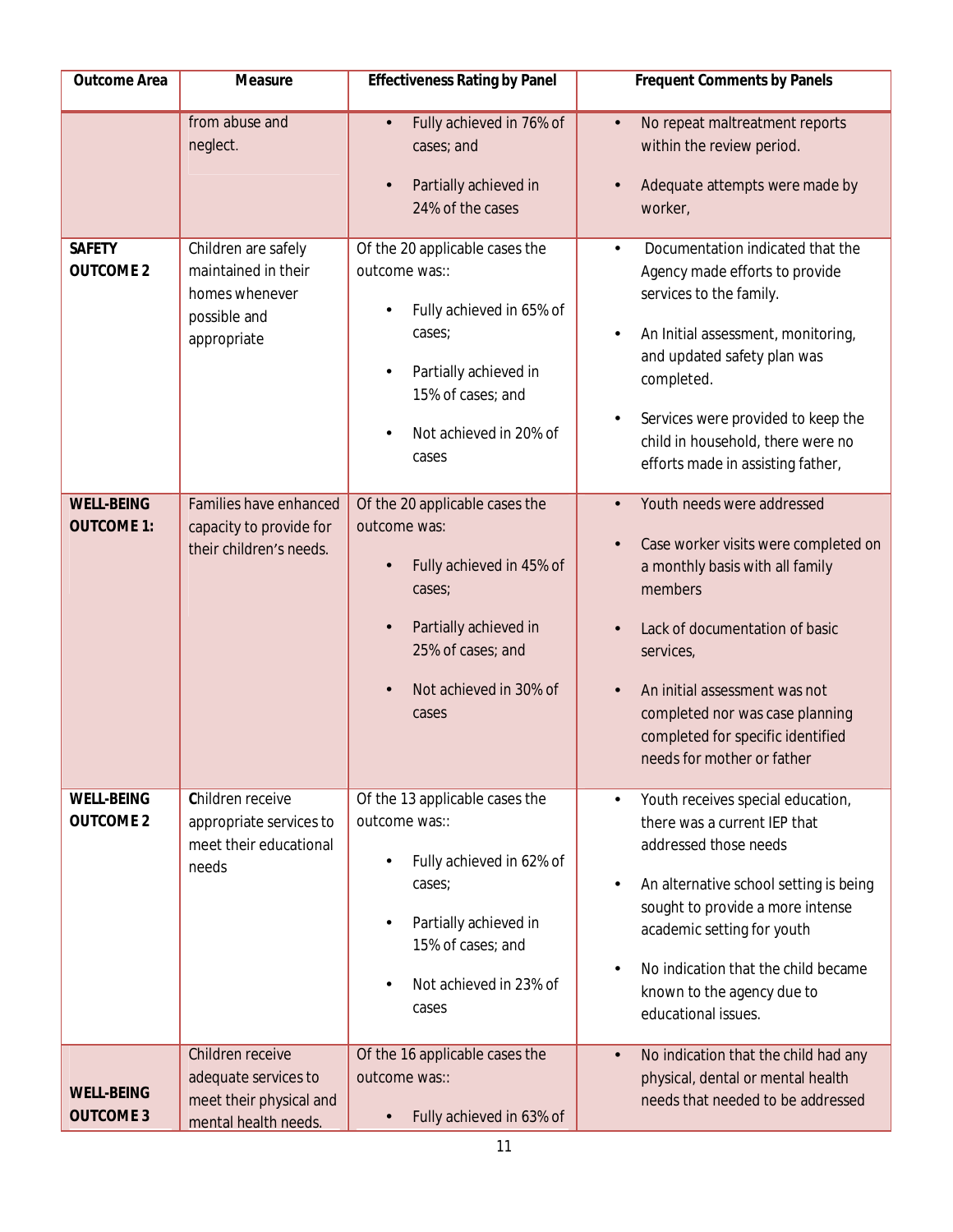| Outcome Area     | Measure              | <b>Effectiveness Rating by Panel</b>                                                                        | Frequent Comments by Panels                                         |
|------------------|----------------------|-------------------------------------------------------------------------------------------------------------|---------------------------------------------------------------------|
| <b>OUTCOME 3</b> | mental health needs. | cases;<br>Partially achieved in 6%<br>$\bullet$<br>of cases<br>Not achieved in 31% of<br>$\bullet$<br>cases | Youth had some mental health issues<br>that needed to be addressed, |

Safety outcome I appears the strongest area relative to the percentage of the outcome fully achieved. . Timely investigations and absence of repeat maltreatment are listed as strengths. In well-being outcome I, assessment, case planning, and delivery of services to families are areas in need of improvement especially with parents.

### **Out-of-Home Case Reviews**

Title IVB-Social Security Act section 422(b) 910) (ii) requires children in out-of-home placement to have an administrative review every six months. This can be achieved through a court review, a citizen review, or an administrative review conducted by the local department of social services (LDSS). Failure to document the review could result in a state receiving a financial penalty.

Each of Maryland͛s twenty-four jurisdictions has at least one citizen review board comprised of no more than seven citizen reviewers. During fiscal year 08, forty-seven boards reviewed 3,354 cases of children in out-of-home placement. One thousand three hundred and sixty-four (1,364) reviews were not held because local departments did not submit case plans mostly due to CHESSIE problems.

### **Correlation of CRBC͛s reviews with court reviews**

During fiscal year 2008, CRBC altered its case review process to primarily review children in the fourth and ninth month of out-of-home placement to correlate with the court's six and twelve month hearings. This schedule allows CRBC to provide the courts with recommendation reports of the boards͛ findings and recommendations prior to the court hearing.

Boards may conduct subsequent reviews after the nine-month review when the board disagrees with at least one vote. These cases are referred to as "advocacy cases."

### **The citizen review process**

Forty-six percent (46%) of the 3354 reviews were for first review, 29% were second reviews, and 25% were for subsequent reviews. Exhibit VIII show the ten votes that reviewers make to evaluate the child's safety, well being, and prospects for permanency.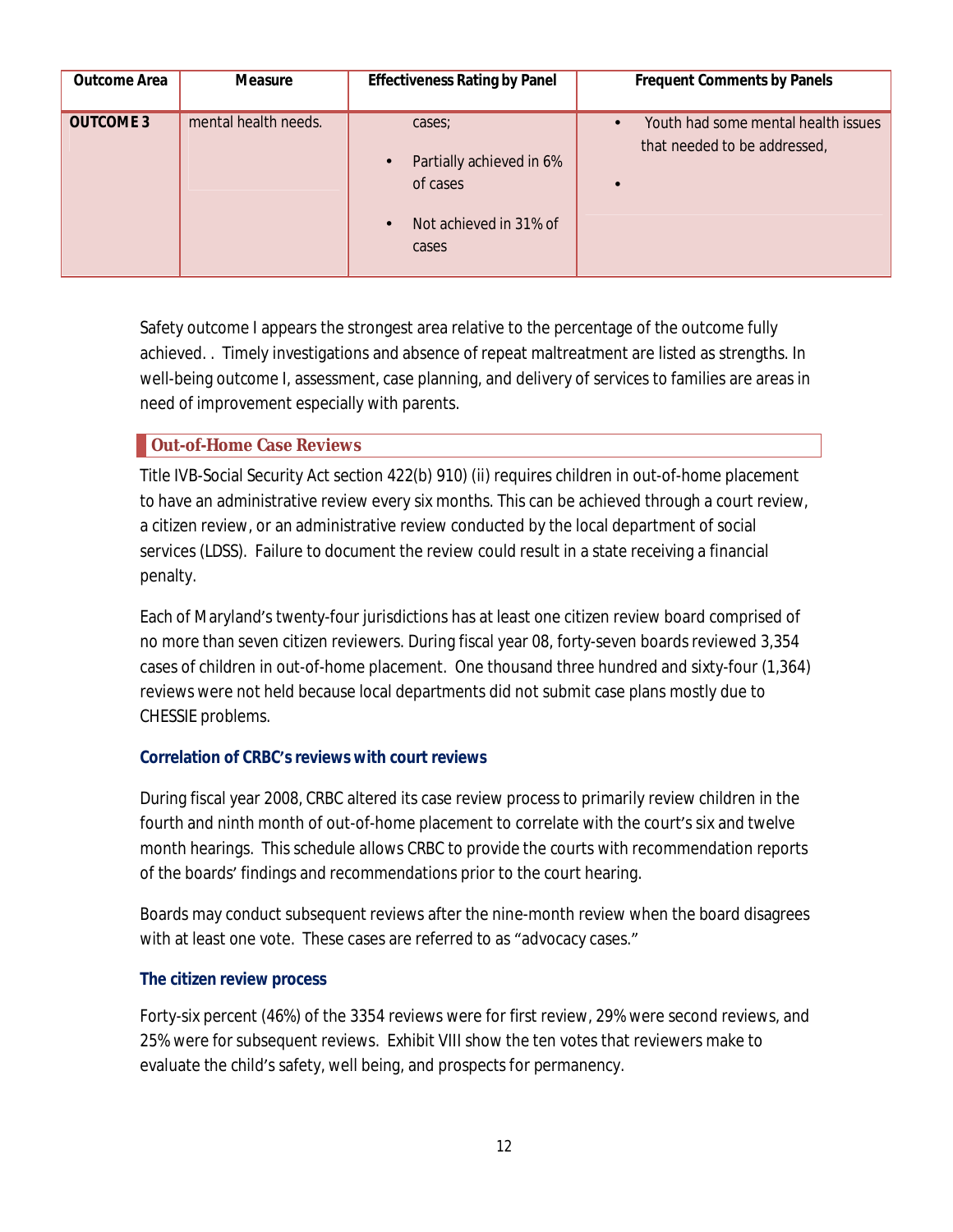# **Exhibit VII Votes Taken During Citizen Review Process**

| Vote                                                                                                                                                                                             | Findings                                                                                                                                                                                                                                                                                                                                                                                                                                        |
|--------------------------------------------------------------------------------------------------------------------------------------------------------------------------------------------------|-------------------------------------------------------------------------------------------------------------------------------------------------------------------------------------------------------------------------------------------------------------------------------------------------------------------------------------------------------------------------------------------------------------------------------------------------|
| Waiver of reunification services (WRS) is the denial of<br>time-limited services to parents or guardians to assist in<br>returning the children home.                                            | The boards must decide if they agree with LDSS' decision to pursue or<br>not pursue a waiver of reunification services against the mother,<br>father, or both. Generally, this finding is made at the first review.                                                                                                                                                                                                                             |
| Termination of parental rights Results from a court<br>action terminating parents' legal rights and<br>responsibilities and awarding guardianship to LDSS or a<br>child placement agency.        | The Boards may find that there is a compelling reason not to pursue<br>TPR such as the child is with relatives, parents are making progress, or<br>the child is a teenager and does not want to be adopted.                                                                                                                                                                                                                                     |
| The Board must consider the safety of the child while<br>living in out-of-home placement.                                                                                                        | The board must base their finding on whether all applicable safety<br>assessments and child protection protocols have been used such as<br>whether DSS has completed an inventory of people living in the home.                                                                                                                                                                                                                                 |
| The Board must consider whether there are indicators<br>of risk.                                                                                                                                 | Considerations include, but are not limited to parental visits that may<br>subject the child to risk, domestic violence, and/or a household<br>member with a history of violence, child abuse, or child neglect.                                                                                                                                                                                                                                |
| Permanency plan specifies when and with whom the<br>child shall live and the proposed legal relationship<br>between the child and the caregiver(s).                                              | Two votes are taken regarding the permanency plan:<br>Whether the board agrees with the plan; and<br>Whether adequate progress has been made towards<br>$\bullet$<br>achieving the plan that indicates that the responsible<br>agencies acted in a reasonable and timely fashion to<br>promote permanent placement. A responsible agency<br>includes LDSS, the courts, a private child placement agency<br>and medical and educational systems. |
| Family Connections considers whether the child is<br>placed in a location that is within reasonable proximity<br>to family and former community in order to preserve<br>connections.             | The board must consider if the living arrangement allows the family to<br>stay connected including whether siblings are placed together or in<br>close proximity and whether the location hinders visits with family.                                                                                                                                                                                                                           |
| Permanency progress                                                                                                                                                                              | Have the responsible agencies and/or parents made reasonable efforts<br>to implement the permanency plan within established timeframes.                                                                                                                                                                                                                                                                                                         |
| Current living arrangement is considered when the<br>board recommends that the child be removed from the                                                                                         | This finding is based on when the current placement cannot provide<br>the appropriate level of care.                                                                                                                                                                                                                                                                                                                                            |
| Education and Health considers whether educational<br>and health needs are being met while in placement<br>which includes physical, mental, dental, and<br>educational assessments and services. | The board considers the timeliness and appropriateness of the<br>services.                                                                                                                                                                                                                                                                                                                                                                      |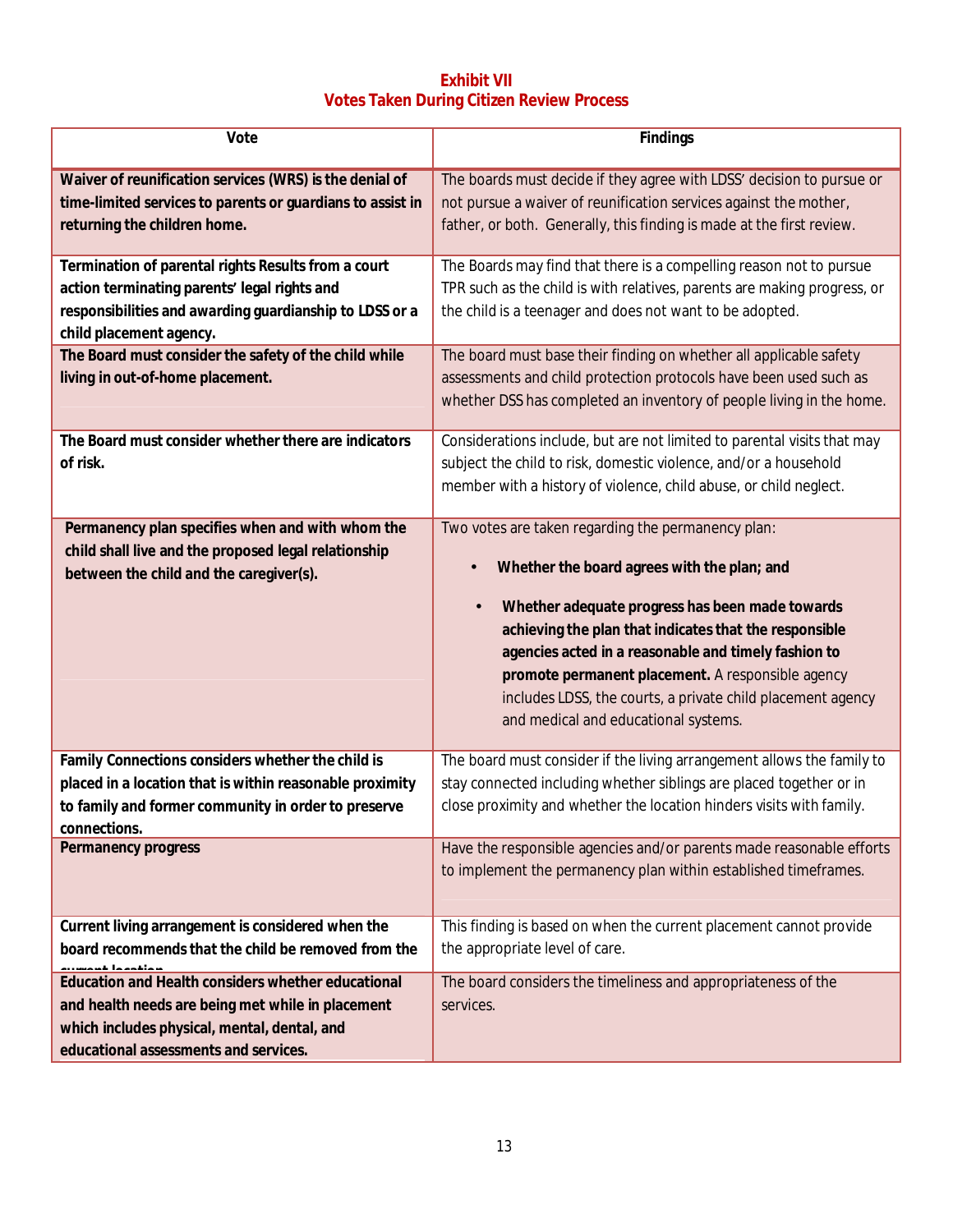Exhibit VII shows the boards response for each of the votes during fiscal years 07 and 08. Exhibit IX reviews the boards' agreement with the permanency plans.

|                                    | <b>FY07</b> | <b>FY08</b> |
|------------------------------------|-------------|-------------|
| # of Reviews                       | 3,236       | 3354        |
|                                    |             |             |
| <b>VOTES</b>                       |             |             |
| <b>WR</b>                          | 1%          | 1%          |
| <b>TPR</b>                         | 10%         | 13%         |
| Perm Plan                          | 9%          | 14%         |
| Family Connections <sup>9</sup>    | Na          | 2%          |
| Perm Progress                      | 6%          | 1%          |
| <b>Safety Protocols</b>            | 3%          | 5%          |
| <b>Risk</b>                        | 4%          | 4%          |
| <b>Current Living Arrangement</b>  | 2%          | 1%          |
| <b>Placement Plan</b>              | 2%          | 3%          |
| Education and health <sup>10</sup> | 1%          | 2%          |
| Advocacy Caseload                  | 25%         | 31%         |

# **Exhibit VIII**

# **Percentage of Votes that Boards Disagreed with Case Planning**

# **Exhibit IX**

# **Board͛s Agreement with permanency Plan**

| Permanency Plan           | Percent of total<br>reviews | Percent of times board<br>agreed |
|---------------------------|-----------------------------|----------------------------------|
| Reunification             | 53%                         | 80%                              |
| <b>Relative Placement</b> | 20%                         | 85%                              |
| Adoption                  | 13%                         | 98%                              |
| <b>APPLA</b>              | 13%                         | 97%                              |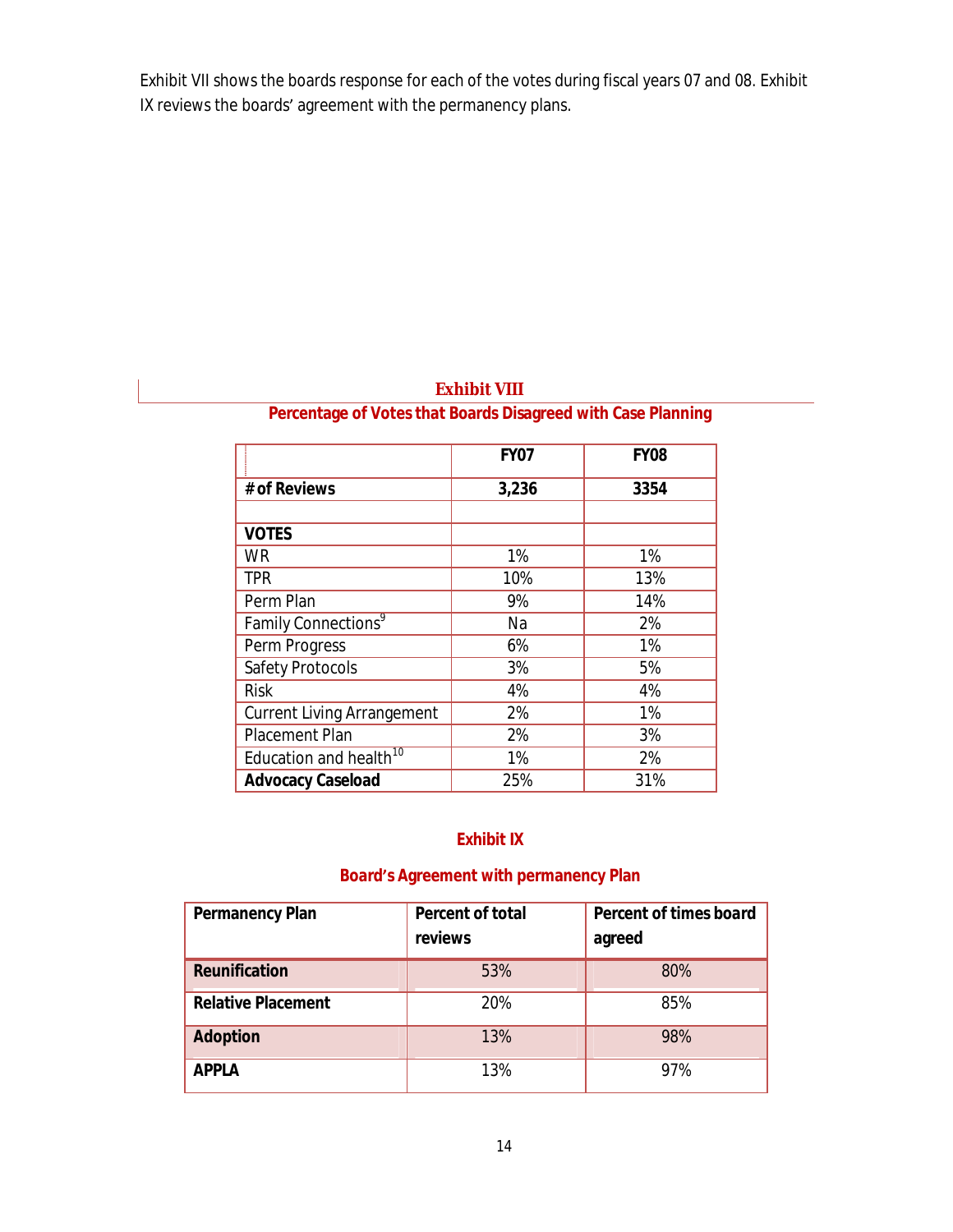### **Summary of CRBC reviews**

- During FY08, members disagreed with at least one vote in 31% of the cases. The percentage of cases with a disagreement increased during FY08, especially in regards to the permanency plan.
- During each fiscal year, the two major disagreements are with TPR and the permanency plan. Members found legal and practice barriers for these areas:
	- o The primary plan of relative placement or adoption should have been initiated immediately upon the child's entry into out-of-home placement based on the information presented by interested parties and documents in the case file. Often workers cite that reunification must be listed as the primary plan until the child is in care fifteen out of twenty-two months.
	- o The termination of parental rights process had not started because the local department has reunification as the primary permanency plan (adoption may be the concurrent plan but is not acted upon). . This slows the achievement of permanency if adoption becomes the primary plan and contributes to Maryland's inability to consistently meet federal timeframes for completing adoptions.
	- o The increase in the percentage of disagreements regarding the permanency plan during fiscal year 08 may be due in part to CRBC conducting the first review at four months rather than six months. Members state that in conducting reviews earlier, they are faced with caseworkers that have not completed sufficient casework to make a strong presentation for the recommended permanency plan. This finding supports the child welfare priority for moving casework at the front end of the child welfare continuum.

### **FAMILY ENGAGEMENT IN THE CHILD WELFARE PROCESS**

### **Child and Family Services Review (CFSR)**

During the 2005 CSFR reviews, two indicators focused on family involvement in the case management process.

o **ǭ͞Well-being outcome I (families have enhanced capacity to provide for their children needs). Item 18.** This indicator addresses child and family involvement in the case planning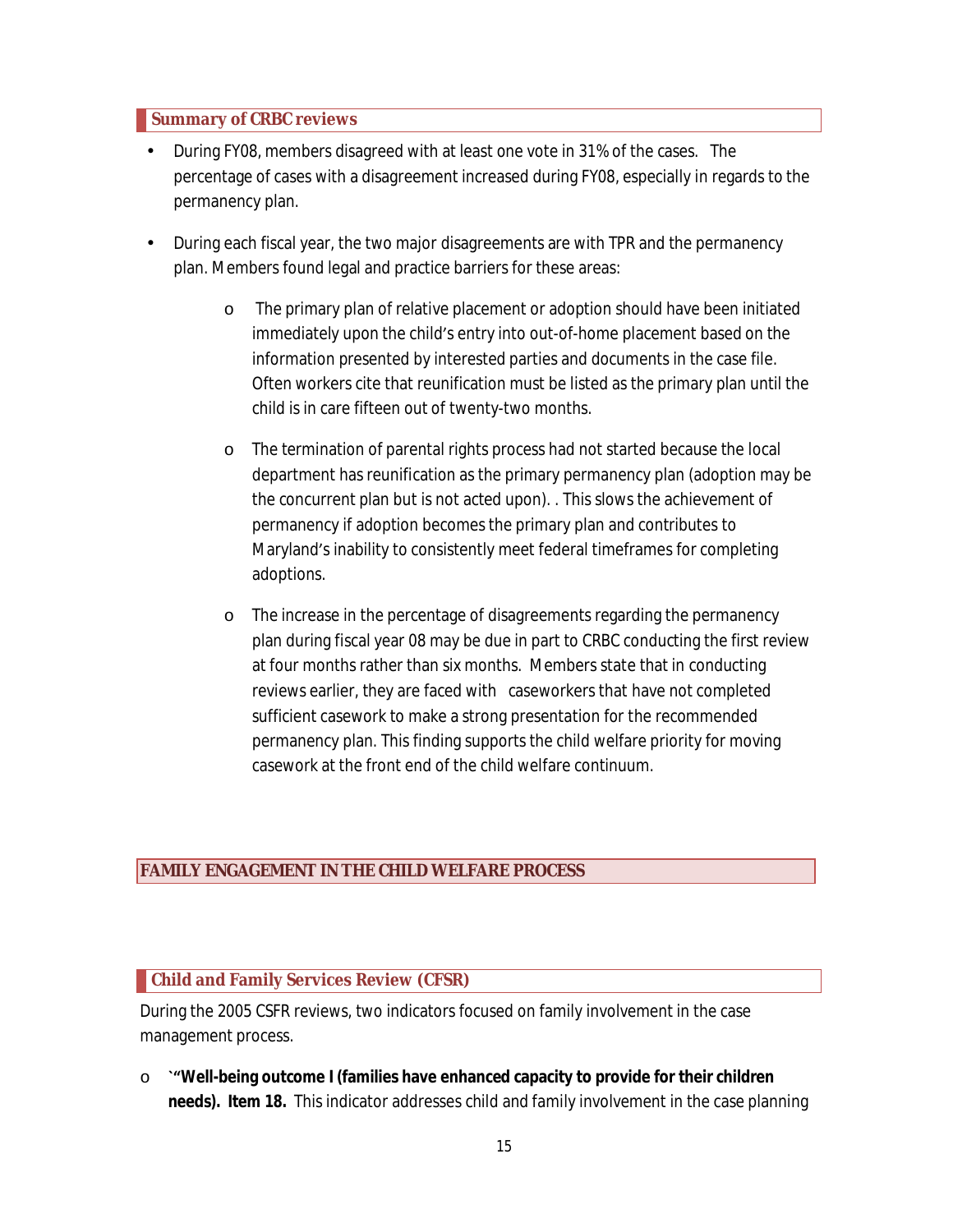and the following question: "How effective is the agency in involving parents and children in the case planning process."

o **͞Systematic Factors, Case Review System, Item 25.** This indicator addresses the ͞written case plan and the following question, "Does the state provide a process that ensures that each child has a written case plan to be developed jointly with the child, when appropriate, and the child's parent(s) that includes the required provisions?"

On this first round of CSFR, Maryland was one of forty-four states that rated unsatisfactory in both these areas. Most of the states, including Maryland, listed family team decision-making or a similar a strategy to improve family engagement in the child welfare process.

Well-being I was also a weak area in CRBC's panels during 2008 reviews.

**What is family team-decision-making?**

Family Team Decision Making (FIM) is a strengths-based strategy that involves the family and the community as decision-makers throughout the time the child is involved in the child welfare system. FIM differs from current child welfare practices Exhibit X) $^{\mathsf{11}}$ .

| <b>Current Practice</b>                                                  | <b>Family Team Decision Making</b>                           |
|--------------------------------------------------------------------------|--------------------------------------------------------------|
| Investigate to find facts                                                | Assessment, including family strengths                       |
| Agency solely responsible for child safety                               | Shared responsibility for child safety                       |
| Agency identifies service needs for the family; prescriptive             | Family Team identifies service needs and participates in all |
| approach                                                                 | decision-making                                              |
| Responsibility primarily on caseworker for outcomes                      | Decision through the lens pf the long-term view              |
| Caseworker informally links different people involved with<br>the family | Family creates the team composition                          |
| Do not manage to data; no identified outcomes                            | Manage to data; know what we are measured on                 |
| Lack consistent approach to engaging families and child                  | Consistent family-centered approach and philosophy in        |
| welfare practice                                                         | practice                                                     |
| Rick assessment based on agency interpretation                           | Functional assessment is comprehensive and input sought      |
|                                                                          | from multiple people.                                        |

# **Exhibit X Comparison of Current Practice and FIM**

Source: Alabama Department of Social Services.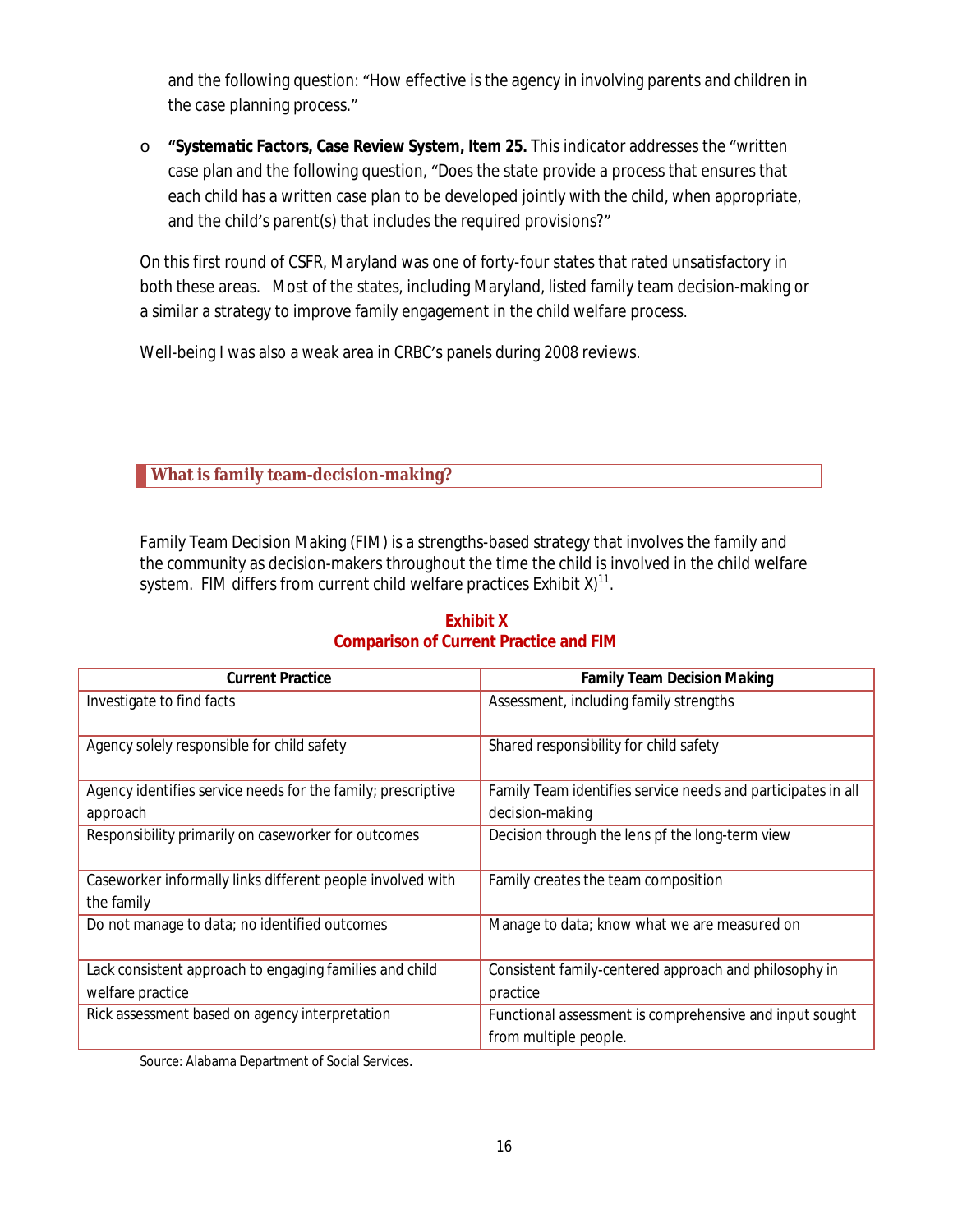#### **FIM is expected to**:

- Reduce entries into out-of-home placement;
- Reduce the average length of stay in out-of home placement;
- Increase reunifications;
- Identify needed supportive services in the beginning of the case; and
- Identify family strengths that can divert future out of home placement occurrences.

These expectations are aligned with the expectations of Place Matters and with the child welfare priorities listed on pages 2-5.

### **Some core needs/ components of FIM**

- Caseworkers must have a manageable caseload to be able to focus on providing services to the families.
- Only trained facilitators should conduct the meetings. The family caseworker is a participant in the process and not the facilitator.
- A set of standards for conducting the meetings and the family decision-making process.
- An information technology system to collect data and report on outcomes.
- Funding for staff training and resources.

# **Maryland's participation in FIM**

In its Program Improvement Plan (PIP), Maryland wrote:

The implementation of the neighborhood-based, family-centered practice model will involve family team decision-making meetings. This practice will assist child welfare staff in making sound and appropriate decisions with the family, community members, and service providers. These meetings provide the opportunity for family members to better understand safety, permanency, and well-being issues as well as the opportunity to be heard and to be a true partner in the decision-making process. FIM will strengthen and stabilizer families, prevent entry into out-of-home care, reduce length of stay, and/or achieve timely, permanent outcomes. $^{12}$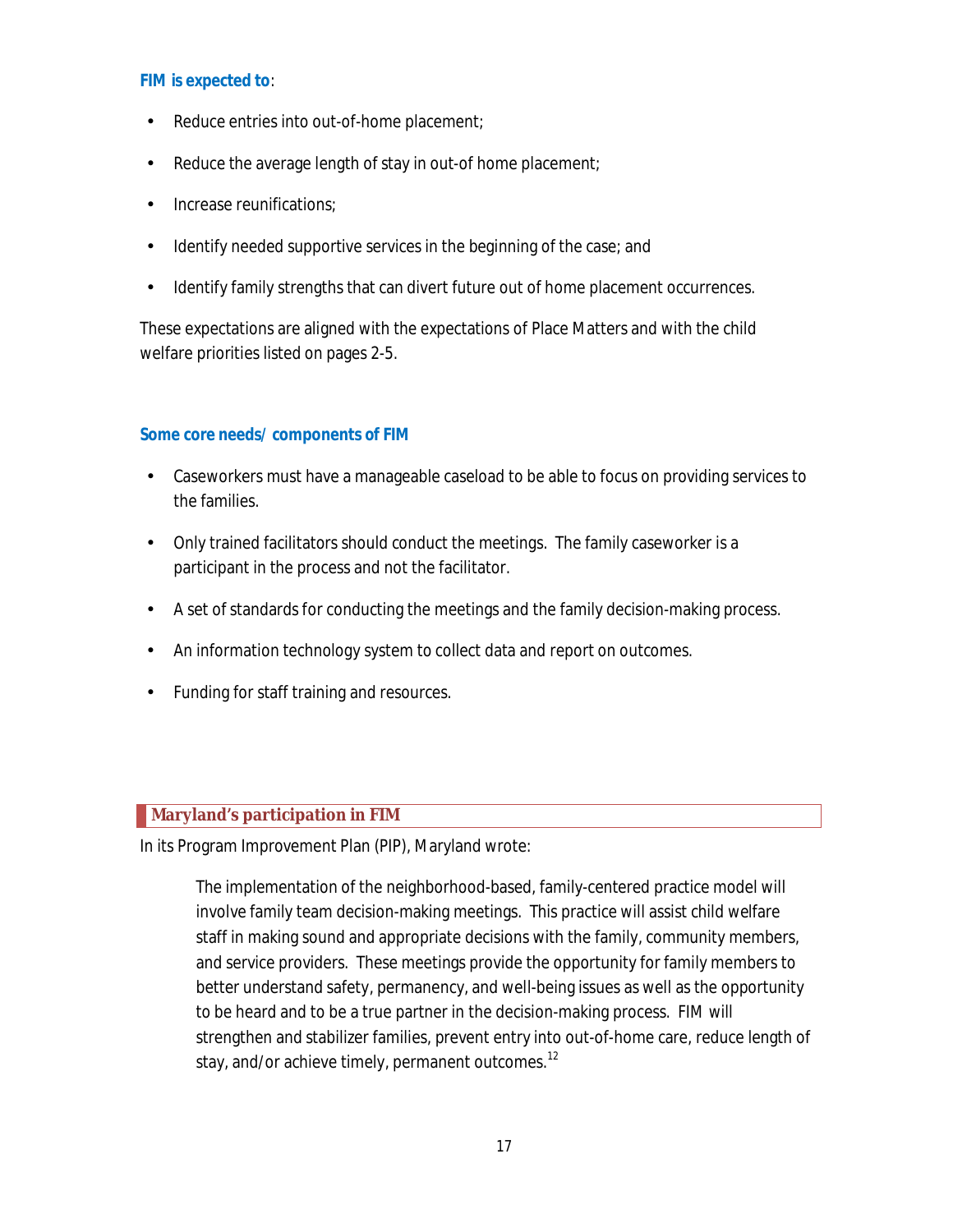Maryland has three triggers for conducting family team decision-making meetings (called Family involvement meetings). The meetings are held when:

- A child is removed from the home
- There is a change in the permanency plan' and
- There is a change in the placement.

Each of the triggers depends on some type of movement in the case.

Maryland has not met all the recommended components for using family involvement meetings as a core strategy for family engagement:

- Maryland does not have a published set of state standards for conducting family involvement meetings; and
- Funding is needed for training child welfare staff and providing supportive services. Boards and panels have found these areas deficient.

Baltimore County documented some results of its family involvement meetings. <sup>13</sup>In its 2008 annual report, "Children's Services Division Annual Report and Goal Review". The report raises questions to review the impact of its 410 meetings.

- Were FIM meetings held before the juvenile court hearings?
- With whom was the child living as a result of the FIM?
- What was the custody recommendation resulting from the FIM?
- Did the initial FIM result in a more restrictive placement?
- Did the change of placement FIM prevent placement disruption?

A statewide adoption of these types of questions will help to provide the accountability and adjustments needed in order for Maryland's child welfare system to achieve some of the priorities listed on pages 2-5 of this report.

# **CRBC and FIM**

During FY09, CRBC will add the following questions on family engagement to its reviews:

- Did the agency make concerted efforts to actively involve the child in the planning process?
- Did the agency make concerted efforts to actively involve the mother or father in the planning process?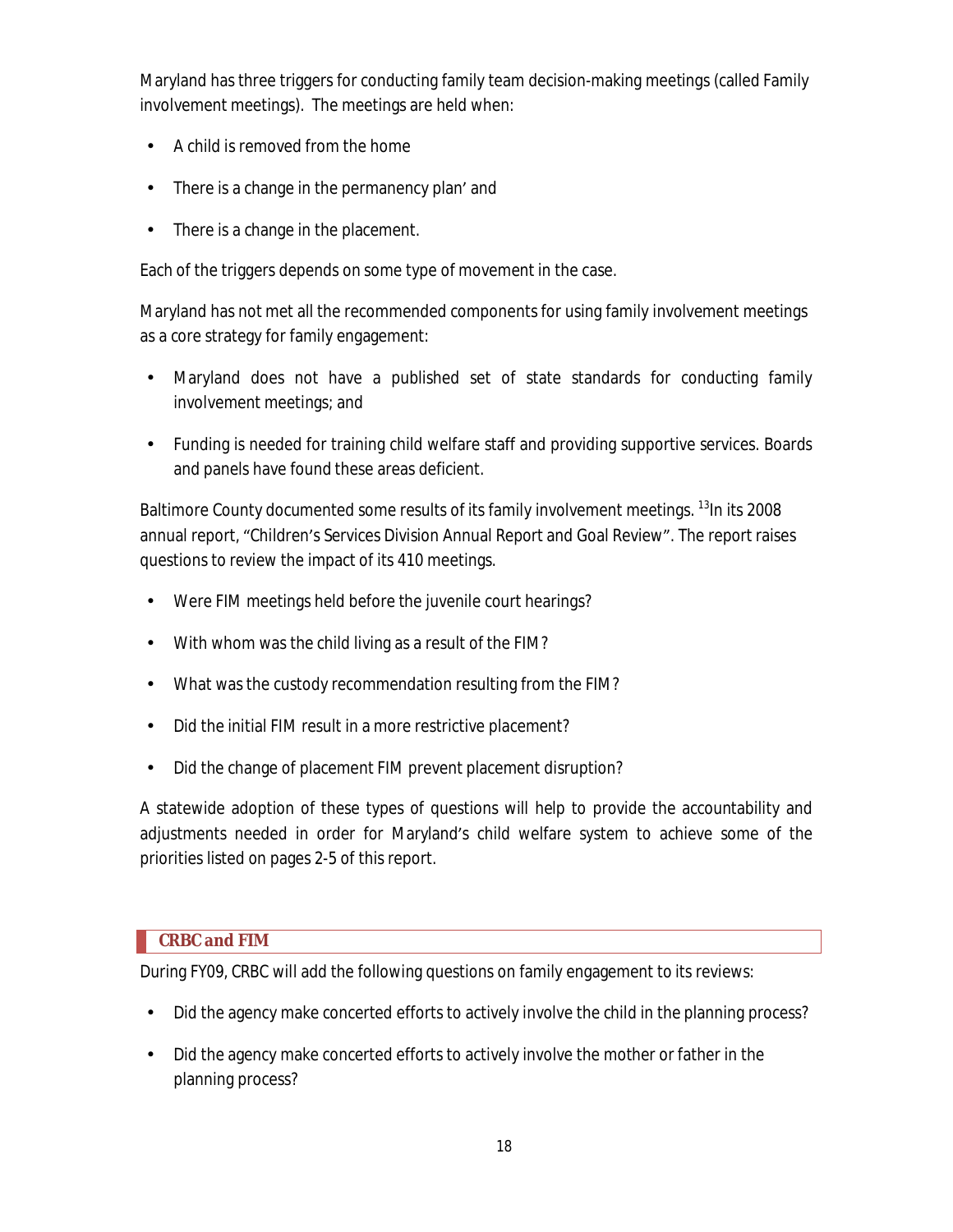• Did the child, child's family, and interested persons participate in family involvement meetings with LDSS?

# **SUMMARY/RECOMMENDATIONS**

There is some agreement between child welfare entities regarding priorities for ensuring safety, we-being, and permanency for Maryland's children. Place Matters is a critical guide to moving and measuring child welfare goals. Long-term and continuous success requires a comprehensive analysis of the entire child welfare population when reporting on indicators and planning program changes. Outcomes are dependent upon a host of variables including but not limited to child's age, age at entry, race, and availability of supportive services.

As entry and length of stay rates decline, an important indicator of child welfare activities are the children who remain in care more than two years. Their profile must be included in published reports on outcomes. In the face of triumphs, the child welfare community must adopt a "no child left behind" posture.

To improve the analysis and communication of child welfare outcomes, the following are recommended:

# **Manage with Data**

DHR should:

- Report child protection activities by type of allegations.
- Report on outcomes by child's age, length of time in care, gender, placement type, race, and other variables.
- Report separately on children in out-of-home placement beyond two years and no longer eligible to achieve federal guidelines for permanency.
- Report on re-entries by the above variables as well as by previous supportive services provided and whether FIM was utilized.

# **Case Review Activities**

• CRBC, courts, and the local departments of social services should coordinate reviews and case management activities to avoid intensive activities during some periods (especially during first six months) and a potential lack of activities during other periods (e.g. after two-year period).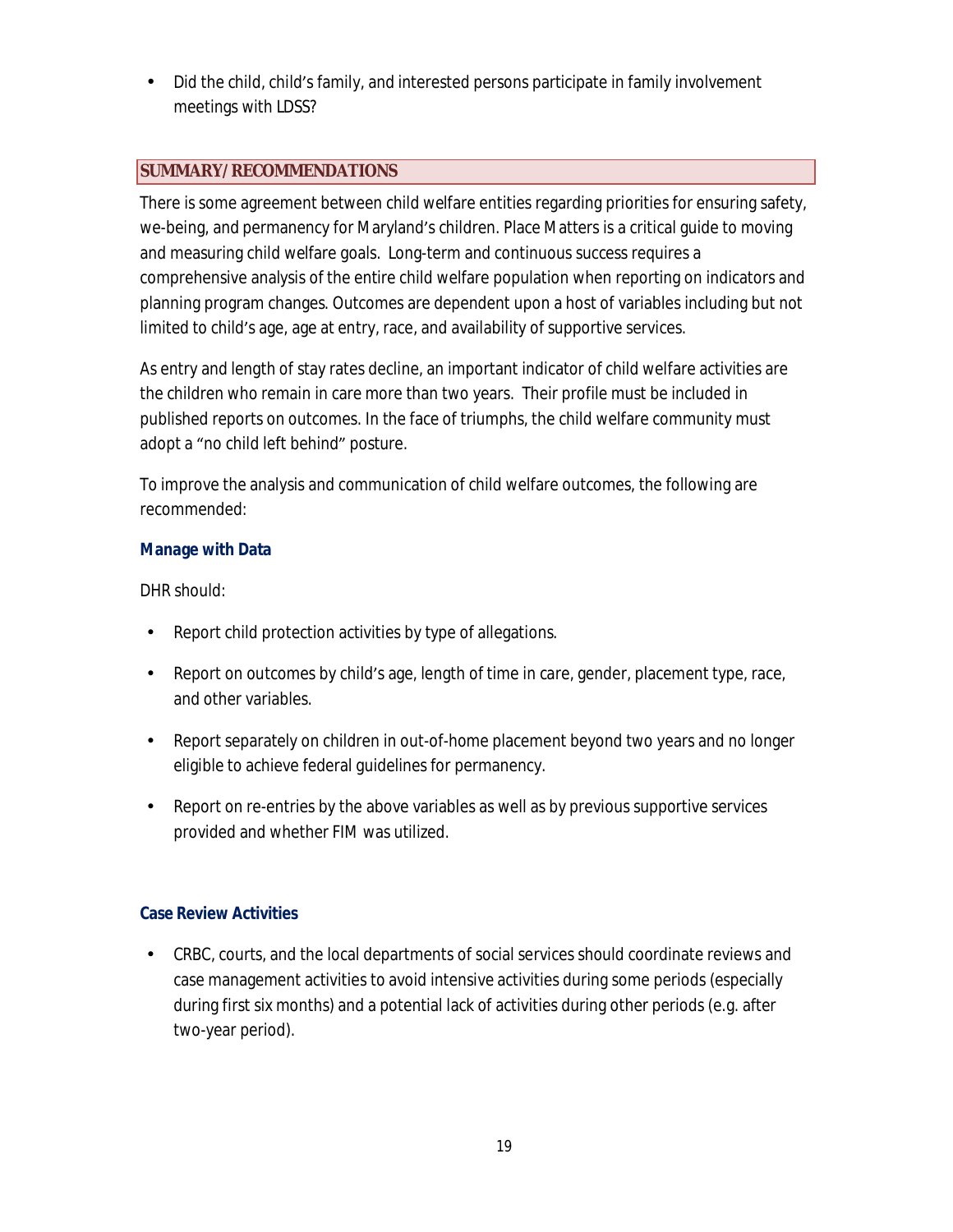### **Family Involvement Meetings**

### DHR should:

- Analyze children who are not involved in FIM, especially those children in care longer than 12 months and/or who are not affected by the three triggers. The Department must ensure that efforts remain committed to move these children to permanency. Citizen reviews could possibly focus on these children.
- Publish reports on the number of trained facilitators and develop a standard case size for the facilitators.
- Report on general findings from FIM such as gap in resources. This should be reported by jurisdiction.

# **Exhibit XII**



### **Some Voices in the Family Team Decision-Making Process**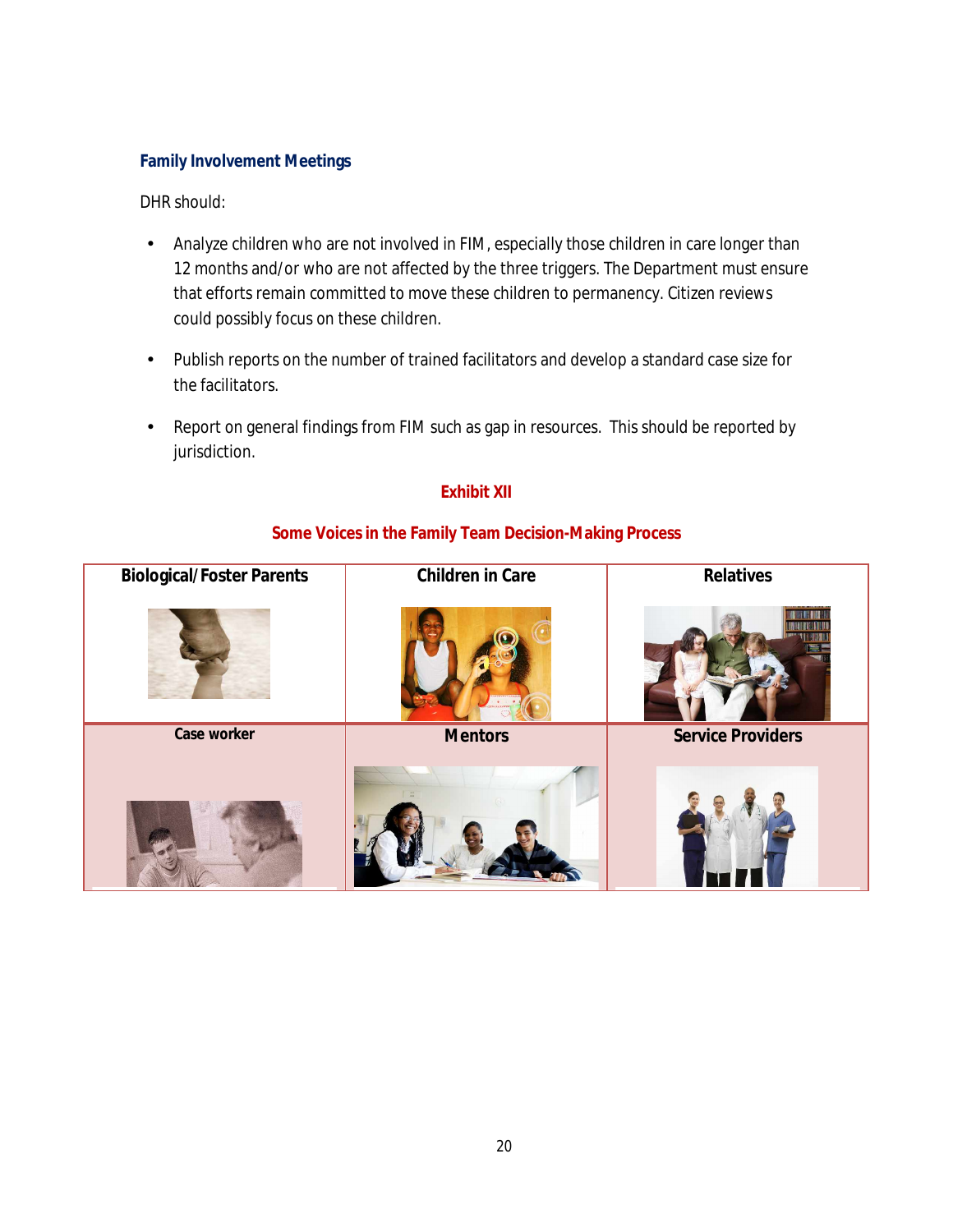# **THE STATE BOARD**

*Nettie Anderson-Burrs, Chairperson*

*Representing Allegany, Garrett, and Washington Counties*

*Mae Kastor, Vice-Chairperson*

*Representing Baltimore City*

*Delores Alexander*

*Representing Baltimore and Harford Counties*

*Vacant*

*Representing Caroline, Cecil, Kent, Queen Anne's and Talbot Counties*

*Rev. Cameron Carter*

*Representing Baltimore City*

*Doretha Henry*

*Representing Dorchester, Somerset, Wicomico, and Worcester Counties*

*Helen Diane Johnson*

*Representing Frederick and Montgomery Counties*

*Patricia Ranney*

*Representing Anne Arundel, Carroll, and Howard Counties*

*Sylvia Smith*

*Representing Baltimore City*

*James Trent*

*Representing Calvert, Charles, Prince George's, and Saint Mary's Counties*

*Sabrena McAllister, Administrator*